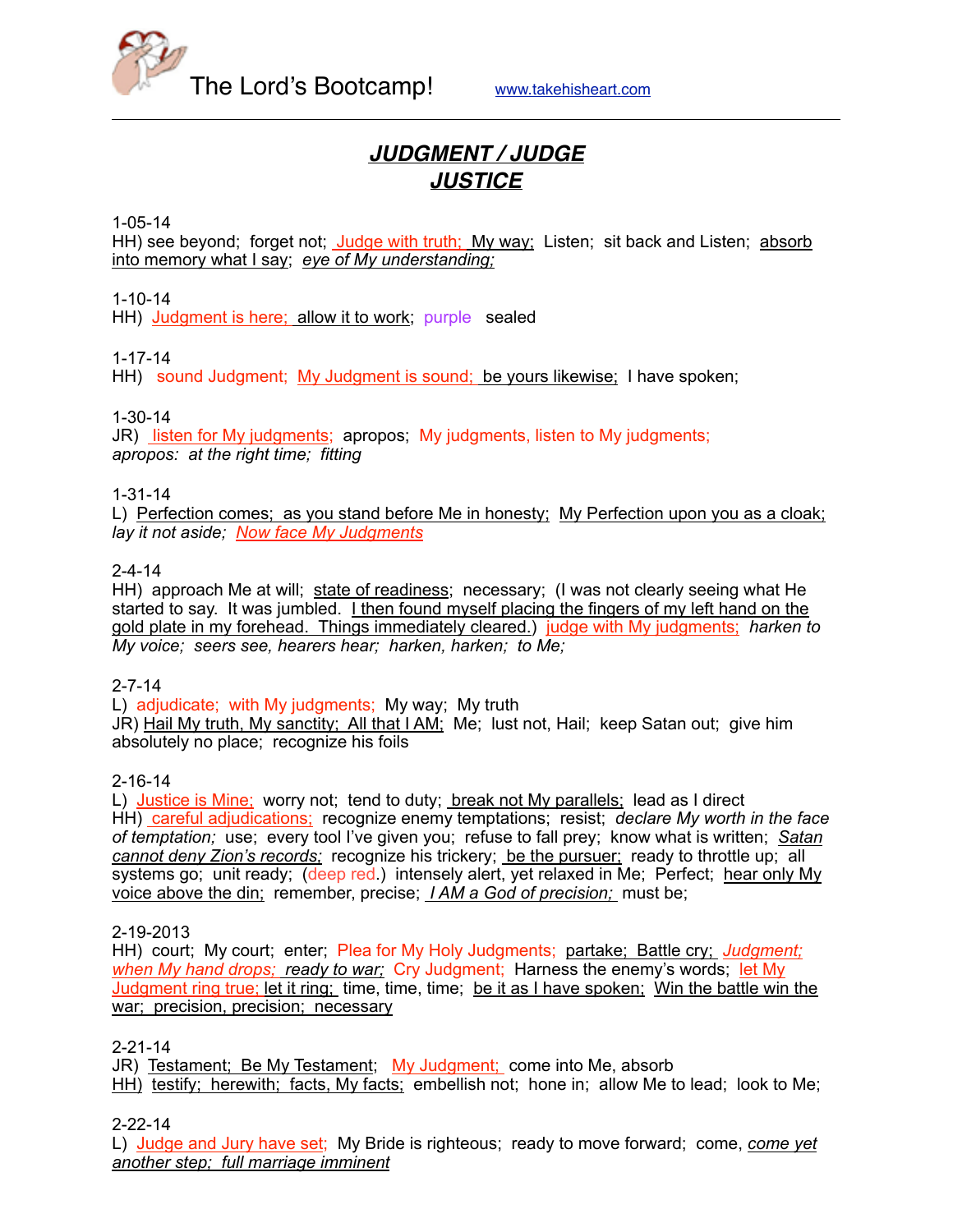## 2-24-14

L) Strings of My heart mourn; for My lost; save, save, save; Judge not, save; call out to them; Help them see Me; experience Me

JR) Judgment leveled; must be so; let no negativism slip by; none; must be countered; hesitate not; one second unchallenged is too long; must not give Satan even a second of time

## 3-12-14

HP) know My Judgments; know them; refute not; My Judgments are righteous; receive their truths; acknowledge

### 3-27-14 (THH)

HP) Showers; *step close for My Blessing Showers;* I desire My Blessings for you; **Showers of** Judgments, Showers of Mercy, Showers of Grace, Showers of Holiness, Showers of All that I AM; I desire them for you, My Chosen, but you must step closer and closer to ME

### 4-07-14

HP) well done; Now, accept My Judgments; they are Holy; filled with purpose; accept them all; yes, hold them dear to you; allow them to do their work; allow, you must allow

### 4-09-14

HP) Now, careful judgments; be sure; breathe clearly; My purity; clarity of sight; pure tongues; more silent time with Me

## 4-13-14

HP) My Mercies are unending; come that you may receive; My Mercies poured out for you; *be not wary of My Judgments; enter into them; be strengthened by them; embrace them*

### 4-18-14

HP) Peril; lurks; alert; handle it; be not afraid nor anxious; you are equipped; discern; let it not in; let it not have place; *operate under My jurisdiction*

## 4-19-14

HP) Be wary of false judgments; *false mercy; false grace; false holiness;* Beware; judge rightly; *look beyond face value*

## 5-03-14

HH) *be cognizant of the snares; defuse Satan's minefield; employ My judgments; My judgments;* carefully discern;

## 5-11-14

L) Careful compassion; *alert to enemy wiles*; use My righteous judgments HH) *My Judgments, My Judgments;* Holy, I AM Holy; I AM Pure, Undefiled; comprehend; *don't give Me a bland "yes";* comprehend who I AM; all that I AM; the depth of My every facet; comprehension = knowledge gained = inner Power;

#### 6-12-14

HP) Yes, I AM Merciful; *doesn't mean carte blanche;* [ I saw an arch of red around His thumb. After writing this I suddenly remembered *His thumb meant His judgment.*] *light-bulb moment; understanding expanding at exponential rate; ever increasing; as well*

#### 6-21-14

HP) order correct; Judgment, Mercy, Grace, Holiness; see that; comprehend; Judgments raining down; to make pure; receive;

## 6-23-14

HP) Judgments must be accepted; *some are heavy;* with Me things are made light, doable; Red; ; continue in My Will; *My plans unfolding;* high alert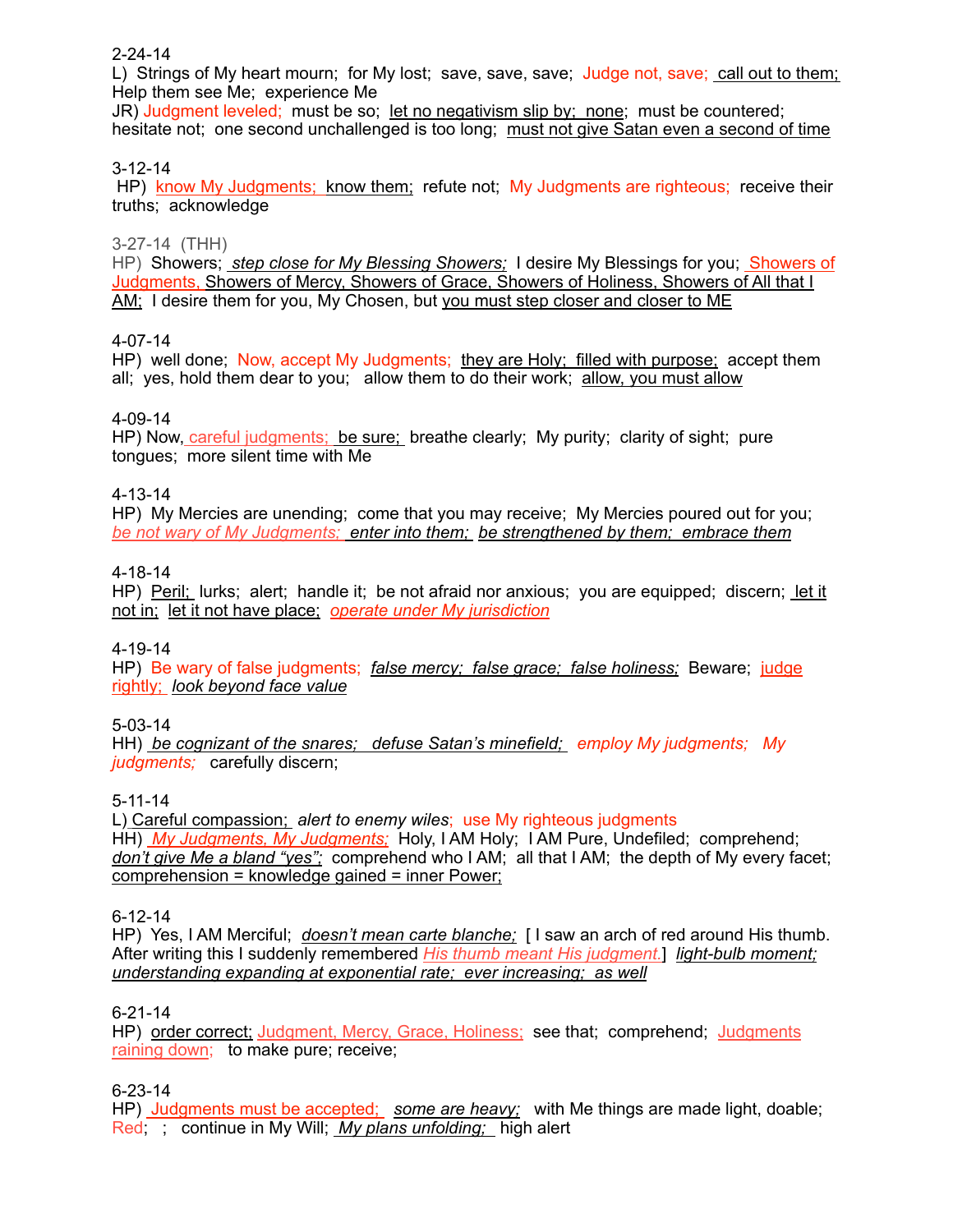### 7-15-14

HH) judgment is near; prepare to receive; cleansing judgment; My fire; rest not; work; [My hands were now hot.] *coals of My fire in your hands; blow;* [did, hands got hotter and then flamed] take My fire with you; [purple] now write; *use My fire as I say and when*; assume nothing; I will lead; yes, on up [my hands] Holy Ghost and Fire; dismay not; watch, pray, follow; now go I deem you worthy; it is;

### 8-07-14

HP) My Judgments are both correction and blessing; receive; followed by Mercy, Grace, Holiness; understand; progression; grasp ; allow; I AM a God of order; grasp, deny not

#### 9-15-14

HH) *judgment comes and they are unaware;* (more red)

#### 9-18-14

HP) rightly so; (for some reason I put my left arm and hand behind my back.) yes, stand at attention; (Red) I call to order; roll call, one by one; *judgment is now present;* stand down, it must be; (white)

#### 9-22-14

HP) deny not My Judgments; thwart not; accept what must be; My Judgments stand; they are righteous; speak not against

#### 9-25-14

HP) yes, *My judgments are right; sure, righteous; see that yours are too; rid the evil, rid the evil; be rid of the evil;* submit to Me;

#### **10-03-14**

**L) Judgment rests with Me; shy not away; face Me; face My Judgments; I am most Holy; (Deep Red) all encompassing because you see; no one has the sight I've given you**

#### **10-13-14**

**L) Bristle not; meet each obstacle with My assurances; profound judgments; handle all with ease; My Body must; enlighten; as need arises**

**HP) let the judgment be; stand; change not; your thinking is correct; must be allowed; be it so; perceive; My purpose; hallowed are My ways; (I asked how to handle it.) gently; openly; according to My will; let no man counter; watchman duty; speak it; tell them protocol fouled; get it straight**

#### **10-20-14**

**L) judgment is Mine; all must know this; recognize this; honor this; to not is to deny Me; carest thou not My people; dangerous, dangerous, dangerous**

## Monday, 1 Dec 2014

HP - My judgements are clear; not confused or confusing; simple truth; *I am not the confuser;* remember that always;

## 12-17-14

HP) accept My judgments; only Mine; DPT, distinguish what are Mine; just; pure; right; righteous; My standards; think on these things; My judgments are righteous; accept; reject others; condemn not; reject

## 12-18-14

HP) judgment, clean, pure; reap benefits; righteous;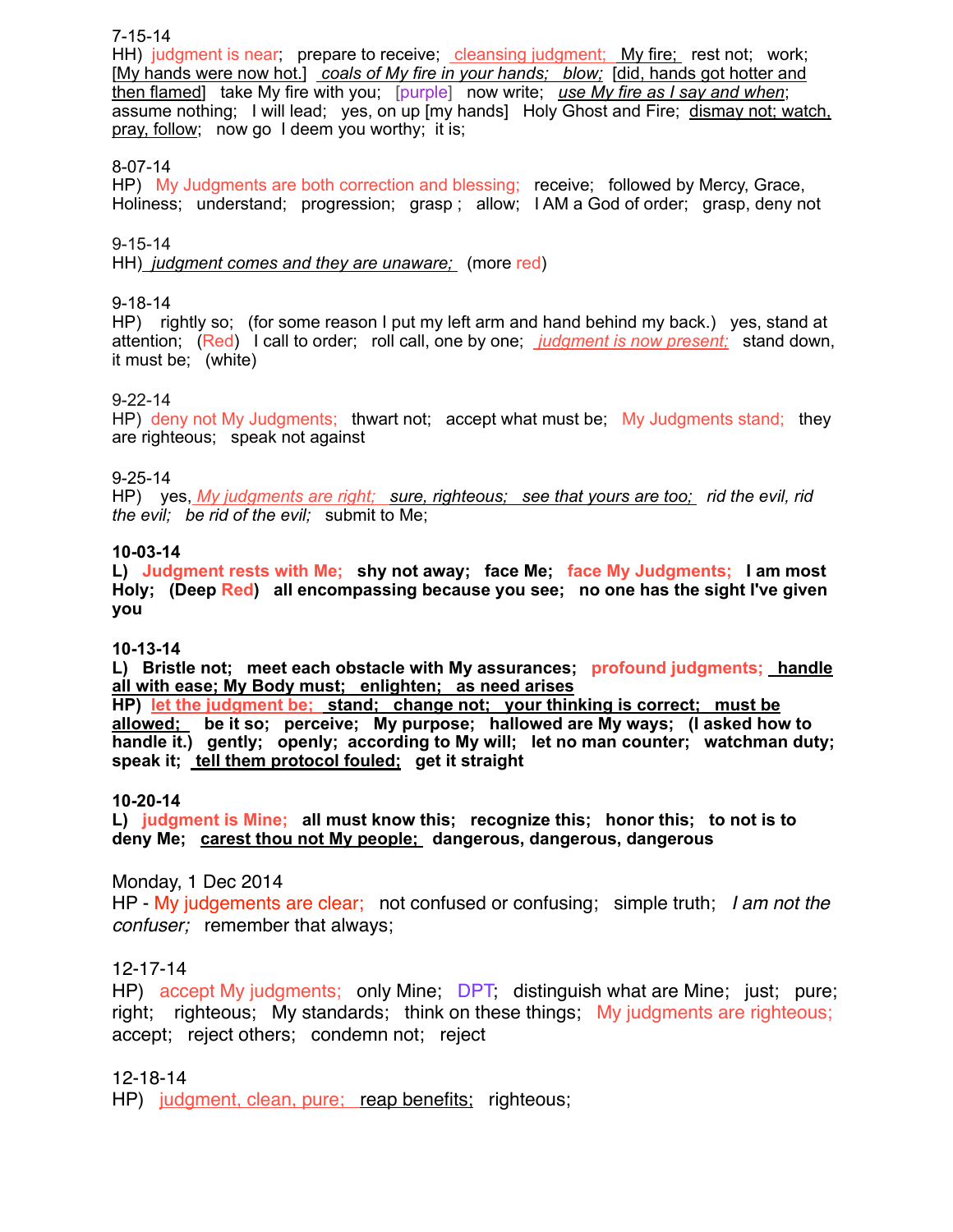# 12-25-14

HP) Red; come; jurisdiction; give not away; DRT; remember Our right hands; halt the enemy; now, move on

# 3-04-15

L) Judgments; believe; whole; understand; My Judgments; Mine; (DP) share My light; take it forth

# 3-16-15

HH) (My hands were out and I felt something on them.) weigh My Judgments; (DDRT) (DDRT) (Lord, they are light and not heavy on my hands.) correct; (DDRT) accept; remember, I am committed; My Judgments have purpose; allow them;

# 3-22-15

HH) judicious; I am judicious; *so must you be; under My tutelage;* (Red) stay on paths I have chosen and laid out for you; ignore tangents; prepare and allow Me to aid you; constant preparations to be made; assume nothing, remember;

# 4-30-15

HP) each judge yourselves; defeat the enemy in this; stay in flow with Me; stay, stay, stay; (Red) do not make it hard; (Red) *good, simple choices;* fret not; not My way

# 5-04-15

HP) Yes, I am here; to lead, guide; My judgments are just; fact; I harbor not; ill will; My judgments are just; legal; all must be legal; to stand; continue, continue, My Chosen; My blessed

# 6-22-15

HH) Judgment coming forth; ready selves to receive;

# 7-06-15

HP) you are right to give thanksgiving and praises from your depths; My people need to know the truth of My judgments; truth brings acceptance; tell them, tell them, My Chosen Ones, tell them; their misconception must be corrected; give them My simple, plain truth

# 7-11-15

HP) My judgments stand whether or not they are believed; (*The word "judgments" had each letter rimmed in red.) receive My judgments and reap the benefits of them; accept their purposes*

# 8-07-15

HP) Bride, come with Me; render unto Me; accept fullness of My Judgments; understand each; take not lightly; procrastinate not; accept; Power within My Judgments; handle rightly; understand, rightly

# 8-22-15

HP) Glory, Glory; shining down; upon; know there is judgment in all things; man has not realized; My Chosen, grasp this truth; every word, every act, every reaction contains judgment; there is no escaping; no escaping; it is fact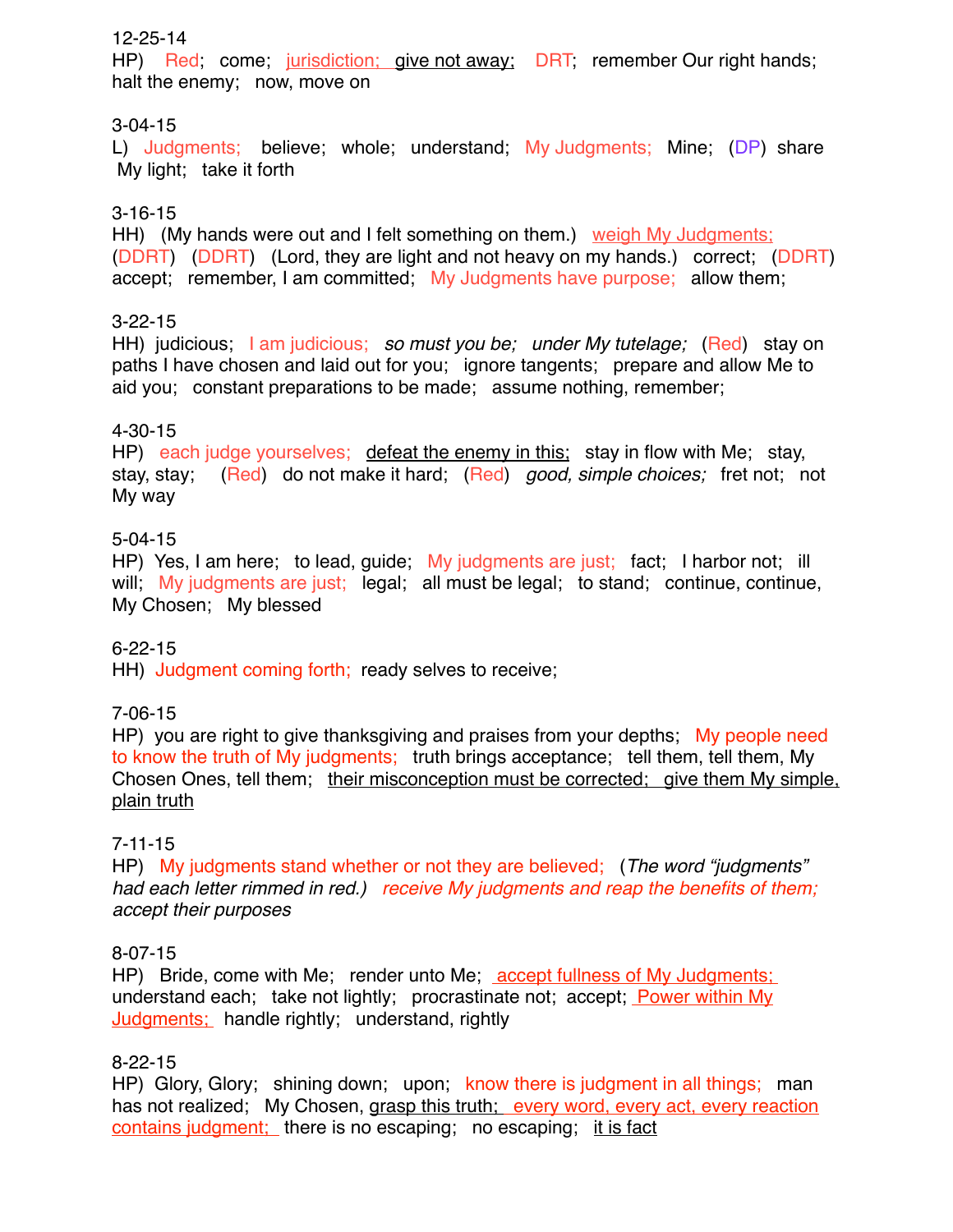10-02-15

HP) watchful judgment; *Bride, watchful in judgment*; eliminate self; must be

10-04-15

HP) *My judgments in place*; they must be; no escaping; no grey; either yea or nay; make it known; panic not; *tell them obedience to Me is key*

# 10-18-15

HH) serious times; Praises heavy with travail; be not surprised; must be; sit; *My judgment coming forth; not all will withstand;* My people, you must be strong; stand sure in My promises; solid in the foundation I have provided; *acknowledge My presence among you*; admonish the one who devours; *raise the Hallelujahs; raise them among My people; raise them in the battle; raise them wherever you are; raise them; let the true raising begin; continual ringing;*

# 12-11-15

HH) seek Me, seek Me; judge not what you are not equipped to judge; must not overstep your positions, My Chosen;

# 4-27-16

L) Justice; I call forth Justice for My Bride; Bride, deny any injustice; deny by My given authority; hesitate not; let not injustice have any purchase

# 6-06-16

HP) justice, I will have justice; My laws, principles, and ways; *Bride, Bride, clearly fulfill your purposes; your assignments; regret not; act within the rights of your positions; your Mantles; encroach not; lust not after another's position or Mantle; I have spoken*

HH) enter My plane; place your feet where I trod; judgment time; the time has come; *the beginnings of My Judgment;* sit; for some it will be as a harsh knock; Bride be prepared for their questions; give them truth; only truth; cloud not with sympathy; My truth must prevail; apply My principles they must traverse My legal pathways; lead them; each step filled with purpose; understand; lead them into My understanding;

# 6-25-16

L) Judge, Judge, Judge, I am Judge; mankind understands not; Bride, *grasp the facets of My Judgeship;* look beyond man's comprehension; look and grasp

# 10-03-16

HH) much to adjudicate; I have your heart; remember that; you may sit; allow adjudication from Me to come forth as I deem; (adjudicate Dennis and me) 10-07-16

HP) Justice; see to My Justice; study My judgments; grasp the facets of My Justice and My judgments; skim not, study and grasp

# 10-11-16

HH) come forth; justified, My Bride is Justified; obey, obey, obey; now sit; receive; receive My protection; (I receive Your protection, allow it and activate that allowance by the ANJ.) so be it; angels about; (I asked for protection for Jacob and those with him to the FFA conference, while they are there, and their way back home safely.) done;